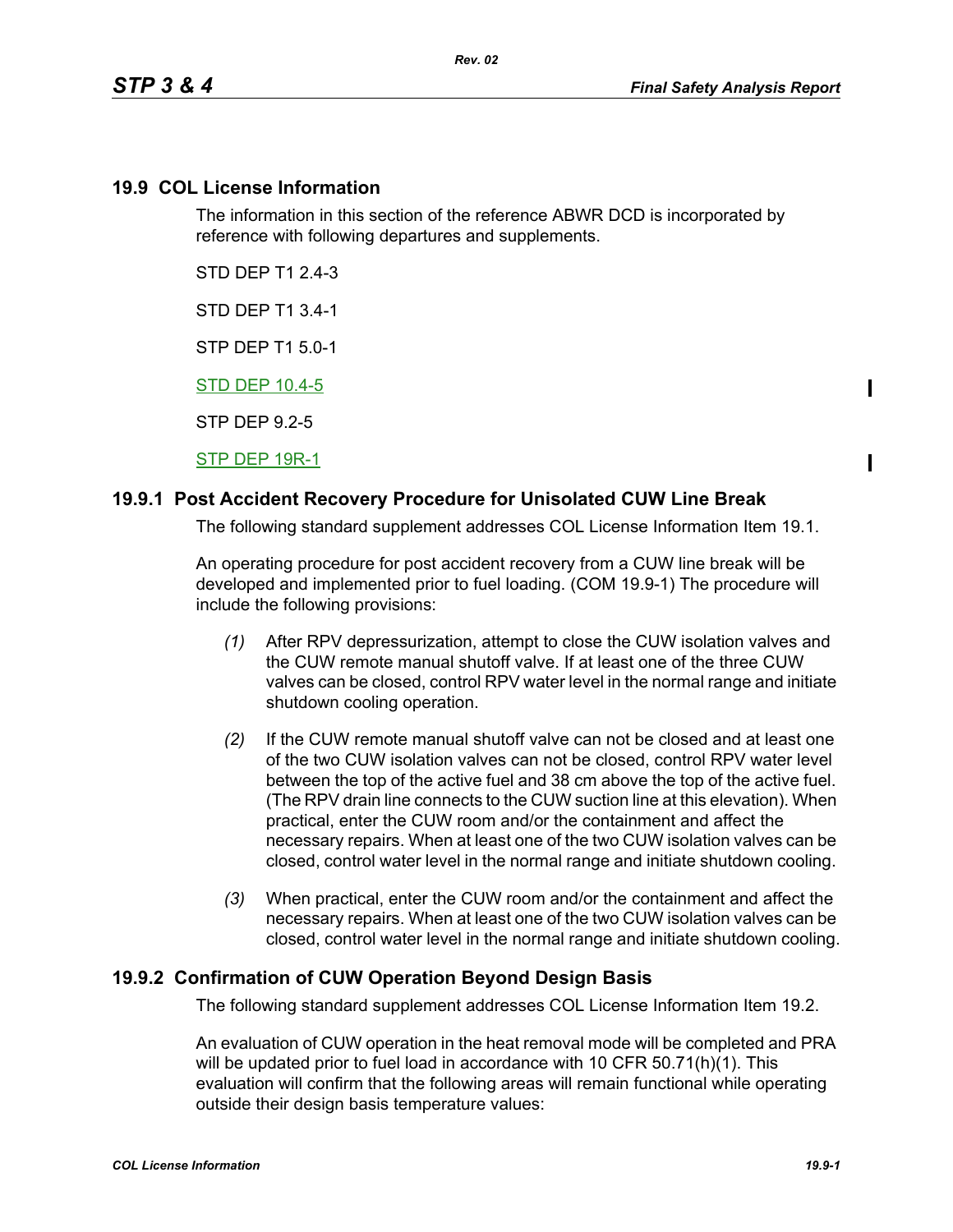- *(1)* The CUW nonregenerative heat exchanger
- *(2)* The CUW piping downstream of the regenerative heat exchanger
- *(3)* The RCW piping downstream of the nonregenerative heat exchanger
- *(4)* The feedwater piping downstream of CUW injection
- *(5)* Piping supports for the above piping

The emergency operating procedure to operate the CUW in heat exchanger bypass mode will be developed and implemented prior to fuel loading. (COM 19.9-2) This procedure will include the following steps:

- *(1)* Terminate RBCCW flow to the RHR heat exchangers.
- *(2)* Bypass the hot water heat exchanger in the RBCCW line.
- *(3)* Bypass the flow control valve which controls RBCCW flow through the NRHX.

### **19.9.3 Event Specific Procedures for Severe External Flooding**

STP DEP T1 5.0-1

*Internal* and external *flooding is addressed in Appendix 19R. The site selection process will take into account the worst case predicted flood. Then grade level and flood control methods (e.g., site grading) will be determined based on this predicted flood level. The grade level floor will be 0.3 meters above this predicted flood level. Therefore, external flooding should not be a major concern for the ABWR. To further reduce the susceptibility of external floods, plant and site specific procedures will be developed by the COL applicant for severe external flooding using the following guidelines:* 

- *(1) (4) Check that the door between the turbine building and service buildings is closed.*
- *(2) (5) Sandbag the external doors to the*
	- *(a) Reactor building,*
	- *(b) Control building,*
	- *(c) Service building,*
	- *(d) Pump house at the ultimate heat sink,*
	- *(d) (e) Diesel generator fuel oil transfer pits, and*
	- *(e) (f) Radwaste building.*

П

 $\mathbf I$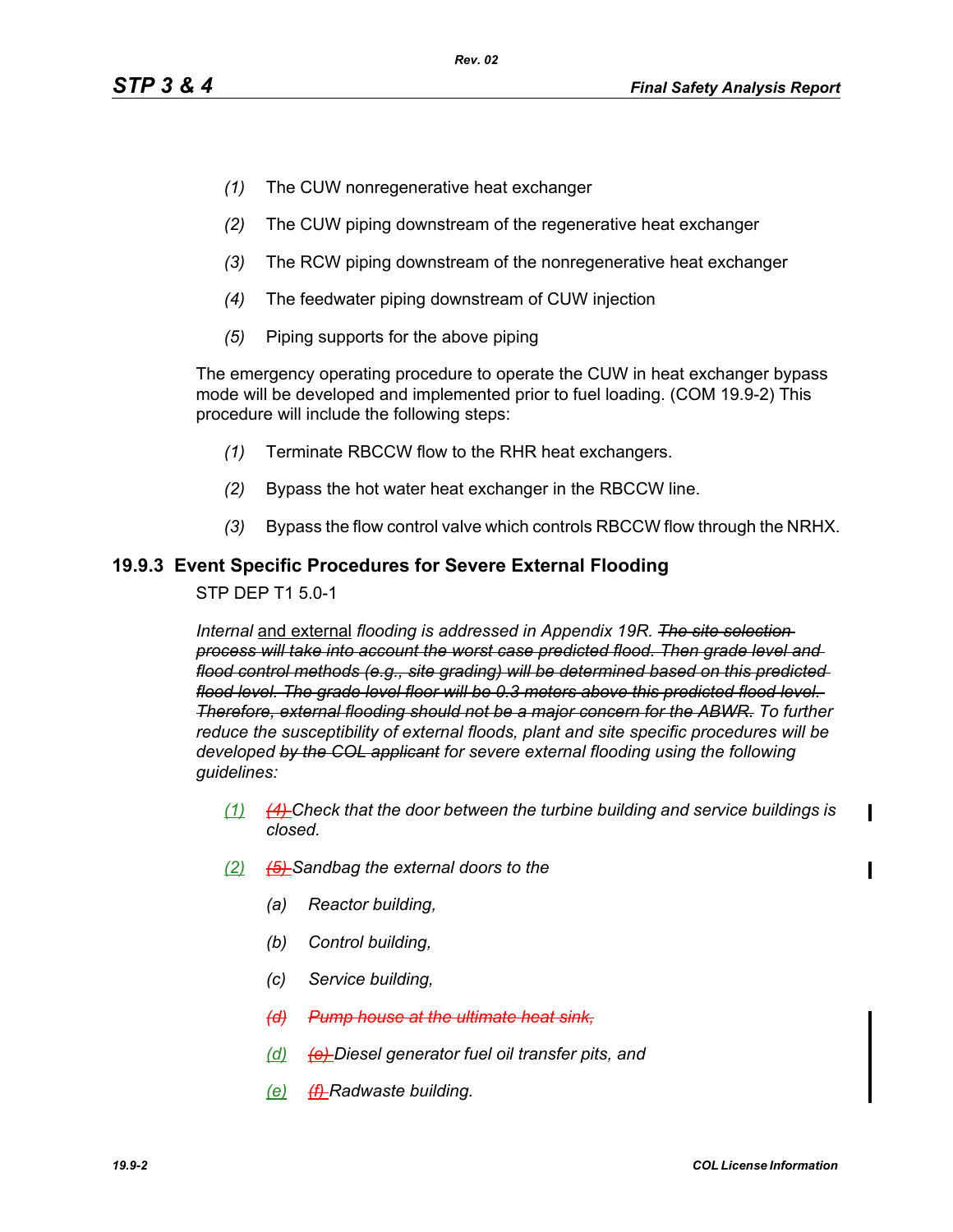- *(3) (6) Close and dog all external water tight doors in the reactor and control buildings.*
- *(4) (7) Shut the plant down.*
- *(5) (8) Use power from the diesel generators if offsite power is lost.*

*Underground passages between buildings would not be affected because they are required to be watertight.*

The following site-specific supplement addresses departure STP DEP T1 5.0-1.

The operating procedure for severe external flooding will be developed and implemented prior to fuel loading. (COM 19.9-3) The procedure will include the above guidelines and the following:

- *(1)* Procedures and training will be developed to ensure that observation of the main cooling reservoir is conducted such that main control room personnel will be alerted on indications of a main cooling reservoir breach. These procedures will also direct that the main control room access door will be closed immediately on receipt of such notification.
- *(2)* The site layout will be such that unobstructed views of the area between the main cooling reservoir and units 3&4 are available to the personnel assigned responsibility to alert the main control room staff of a potential main cooling reservoir breach. If necessary, lighting will be provided to ensure such views at night.
- *(3)* Procedures will be developed to ensure that flood barriers and external watertight doors are closed on notification of Colorado River dam failures upstream of the site or upon notification of severe storms with a potential for significant rainfall.
- *(4)* Frequent, periodic inspections of the main cooling reservoir will be performed to detect any indications of potential main cooling reservoir failure.

# **19.9.4 Confirmation of Seismic Capacities Beyond the Plant Design Basis**

The following standard supplement addresses COL License Information Item 19.4.

The seismic capacity analysis will be completed prior to fuel loading and the PRA will be updated in accordance with 10 CFR 50.71(h)(1). (COM 19.9-4)

### **19.9.5 Plant Walkdowns**

The following standard supplement addresses COL License Information Item 19.5.

Procedures for plant walkdowns to identify seismic, fire, and internal flooding vulnerabilities will be developed and implemented prior to fuel loading. (COM 19.9-5)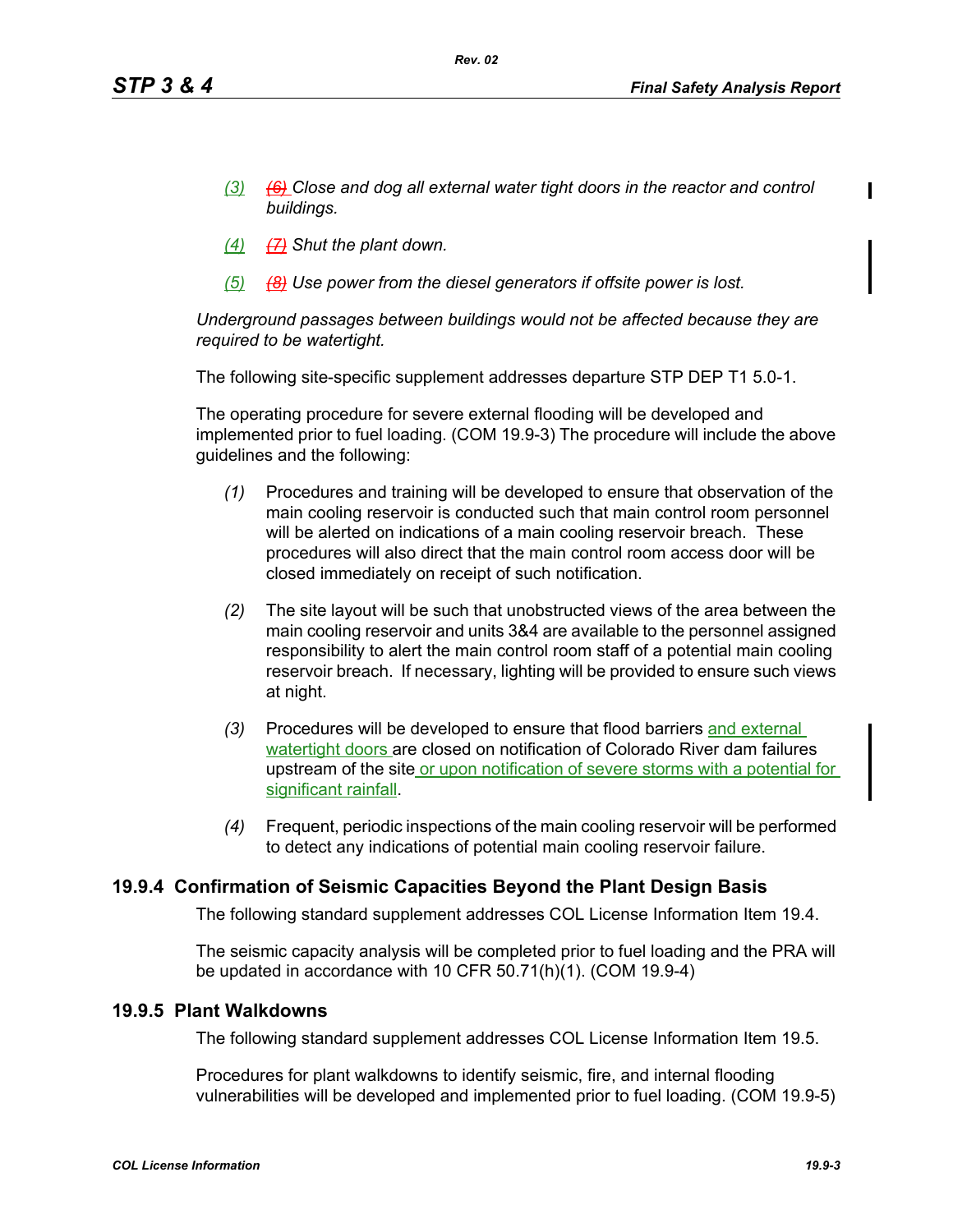# **19.9.6 Confirmation of Loss of AC Power Event**

The following site-specific supplement addresses COL License Information Item 19.6.

The site-specific frequency estimate for the loss of AC power event (Subsection 19D.3.1.2.4) is complete. The assessment addressed site-specific parameters (as indicated in NUREG/CR-6890) such as specific causes (e.g., a severe storm) of the loss of power, and their impact on a timely recovery of AC power. This evaluation verified that the overall risk impact of grid events at STP is bounded by the original Subsection 19D analysis.

# **19.9.7 Procedures and Training for Use of AC-Independent Water Addition**

The following standard supplement addresses COL License Information Item 19.7.

Operating procedures and training for AC-Independent Water Addition will be developed and implemented prior to fuel loading. The procedures will identify system valve actuations, which provide ACIWA via the RHR System as a water source to the RPV or Containment. (COM 19.9-6) The procedures will address operation of the ACIWA for vessel injection or drywell spray operation. Operation of the ACIWA System in the vessel injection mode requires valves F005, F101, and F102 to be opened and valve F592 to be closed. Reactor depressurization to below ACIWA System operating pressure is required prior to ACIWA operation in the vessel injection mode. Operation of the ACIWA in the drywell spray mode requires valves F017, F018, F101, and F102 to be opened and valve F592 to be closed. These valves are shown on Figure 5.4-10. The diesel fire pump will start automatically when the ACIWA is properly aligned for vessel injection or drywell spray. If the normal firewater system water supply is unavailable, the alternate water supply can be made available by opening the manual valve between the diesel driven fire pump and the alternate water supply. This valve is shown in Figure 9.5-4. If it is necessary to use a fire truck for vessel injection or drywell spray, valve F103 must be opened in addition to operation of the valves discussed above for ACIWA operation. The valve for operation of the ACIWA using the fire truck is also shown on Figure 5.4-10. All of the valves required for ACIWA operation are manually operable.

STP 3 & 4 will make dose rate calculations for the specific configuration being constructed. These calculations will include the specific piping layout, shielding considerations, the potential for systems within the room to have recently been operated and thus contain radioactive coolant, and any other factors that significantly affect the dose rates. These dose rate calculations will be considered in the development of the specific plant procedures for ACIWA operation.

### **19.9.8 Actions to Avoid Common-Cause Failures in the Essential** *Multiplexing System (EMUX)* **Communications Function (ECF) and Other Common Cause Failures**

STD DEP T1 3.4-1

*To reduce the potential for significant EMUX* ECF *common cause failures, (Subsection 19N.4.12), the COL applicant will take the following actions:*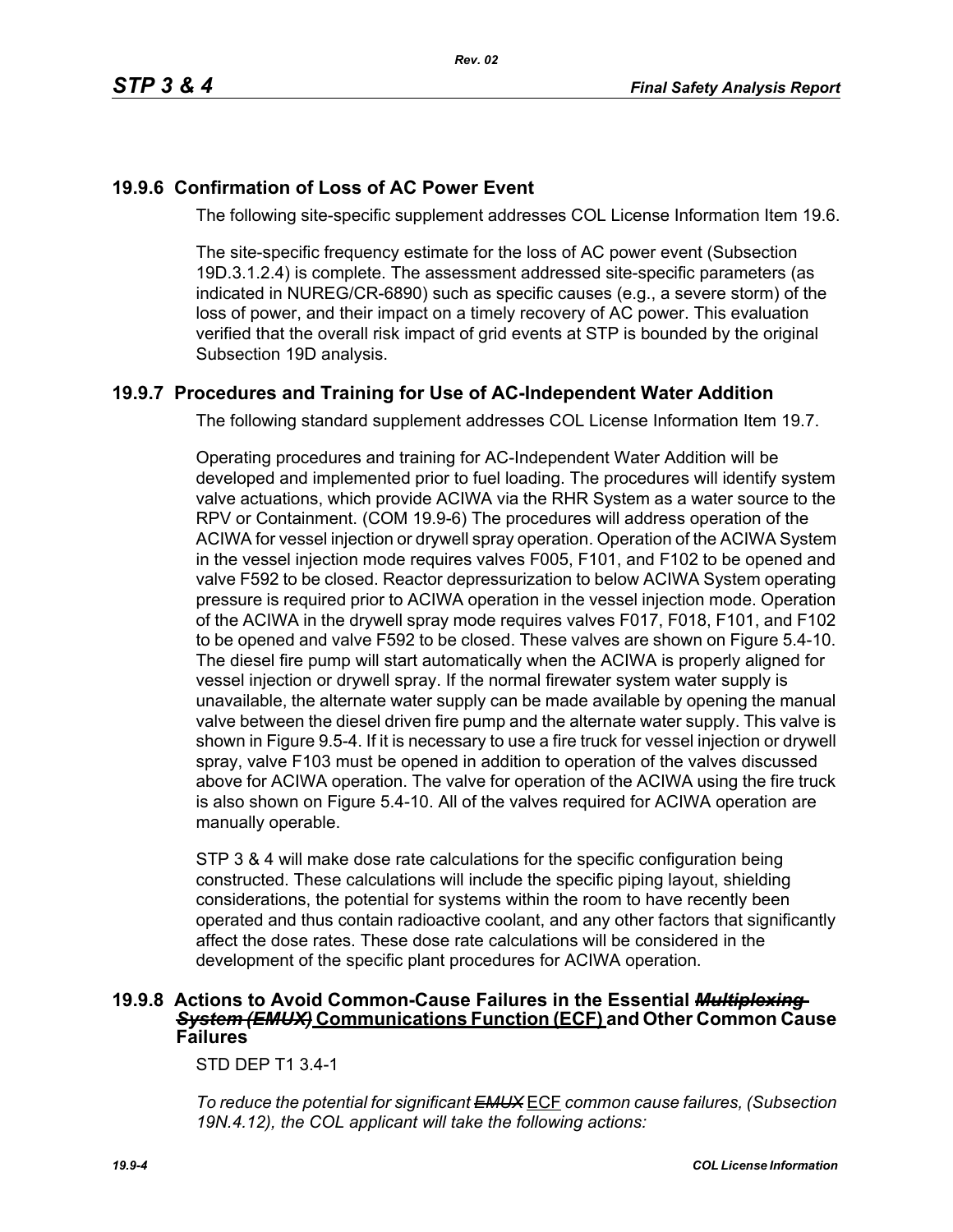*Rev. 02*

- *(1) To eliminate remote multiplexing unit (RMU)* interface function (RIF) *miscalibration as a credible source of EMUX* ECF *common cause failure, administrative procedures will be established to perform cross-channel checking of RMU* RIF *outputs at the main control room safety system logic and control instrumentation, as a final check point of RMU* RIF *calibration work.*
- *(2)* To prevent any unidentified *EMUX* ECF faults/failure modes (e.g., an undetected software fault) from propagating to other *EMUX* ECF divisions, the plant operating procedures will include the appropriate detailed procedures necessary to assure that the ABWR plant operations are maintained in compliance with the governing Technical Specifications during the periods of divisional *EMUX* ECF failure. This will assure that such unidentified faults are effectively eliminated as a credible source of *EMUX* ECF common cause failure. These procedures will also include the appropriate symptom-based operator actions to assure that adequate core cooling is maintained in the hypothetical event of an entire *EMUX* ECF system failure.
- *(3)* To eliminate maintenance/test errors as a credible source of *EMUX* ECF common cause failure, administrative procedures will be established which will not permit the same technician to work on multiple divisions of the *EMUX* ECF. As noted in Subsection 19D.7, a maintenance procedure must be established so that if a sensor is found out of tolerance, before it is recalibrated, the calibration instrument is first checked. In addition, the same technician will not be allowed to calibrate sensors in different divisions.

The following standard supplement addresses COL License Information Item 19.8.

Test, maintenance, surveillance and administrative procedures will be developed and implemented prior to fuel loading to ensure credible common mode failures cannot occur. (COM 19.9-7) These procedures shall include the above actions 1 through 3.

# **19.9.9 Actions to Mitigate Station Blackout Events**

The following standard supplement addresses COL License Information Item 19.9.

The analyses and procedures to confirm the assumptions modeled in PRA will be developed and implemented prior to fuel loading and the PRA will be updated in accordance with 10 CFR 50.71(h)(1). (COM 19.9-8) The following actions will be performed to confirm these assumptions:

- *(1)* Confirm that the minimum condensate storage tank volume is 570 cubic meters.
- *(2)* Develop battery loading profiles to define appropriate load shedding during station blackout to ensure that the RCIC System can be operated for approximately 8 hours (See Subsection 8.3.2.1.3.1).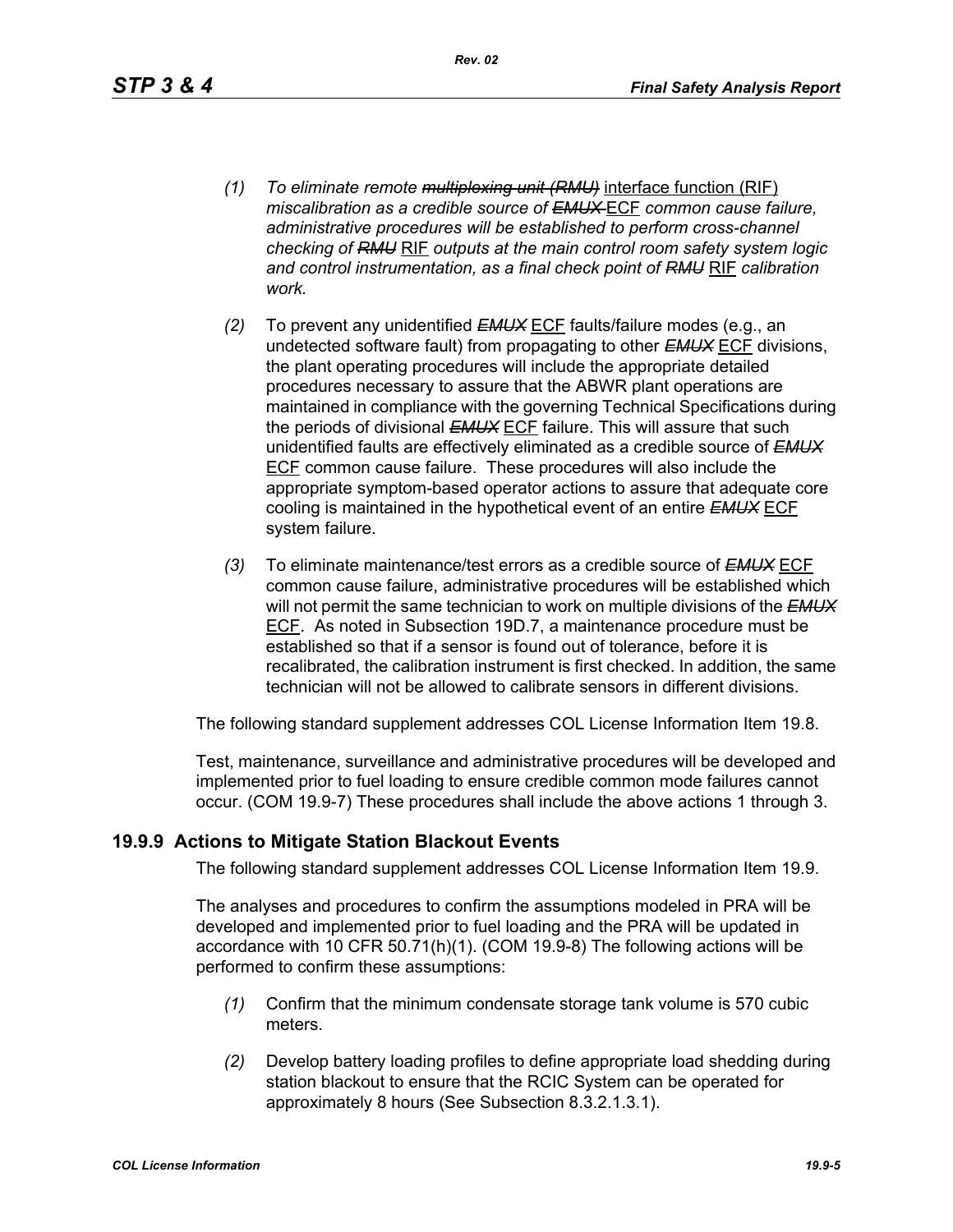- *(3)* Perform analyses to confirm that RCIC room temperature will not exceed equipment design temperature without room cooling for at least 8 hours.
- *(4)* Perform analyses to confirm that control room temperature will not exceed equipment design temperature for at least 8 hours without room cooling.
- *(5)* Develop procedures for the emergency replenishment of gas supply for safety-related, pneumatically operated components. A discussion of the types of actions which could be taken is in Subsection 19E.2.1.2.2.2(2)(b).
- *(6)* Develop procedures to provide backup DC power to ADS valves to keep the valves open as long as possible to keep the reactor vessel depressurized if such action was necessary during a Station Blackout. See the discussion in Subsection 19E.2.1.2.2.2(a).

The detailed procedures that supplement the Emergency Procedure Guidelines will include the manual valve operation that is noted in Subsection 19.7.3(3a).

### **19.9.10 Actions to Reduce Risk of Internal Flooding**

STP DEP 19R-1

STP T1 DEP 5.0-1

*(8) Ensure that the design of the RSW System include both the supply and return lines* line *to the UHS.*

The following standardsite-specific supplement addresses COL License Information Item 19.10.

Training, design, site-specific PRA based analysis, and procedures to reduce risk of internal flooding in the turbine, control, and reactor buildings, and the RSW pump house will be developed and implemented prior to fuel loading. (COM 19.9-9) These will include the following:

- *(1)* Training on isolation of potential flooding sources.
- *(2)* Maintenance of pump trip and valve isolation capability of potential unlimited flood sources will be controlled to assure that flood mitigation capability exists at all times. If pump trip and valve isolation capability is unavailable, procedures to monitor applicable piping lines for leakage must be implemented and replacement/repair of failed components must be completed as soon as possible or other mitigative features must be implemented.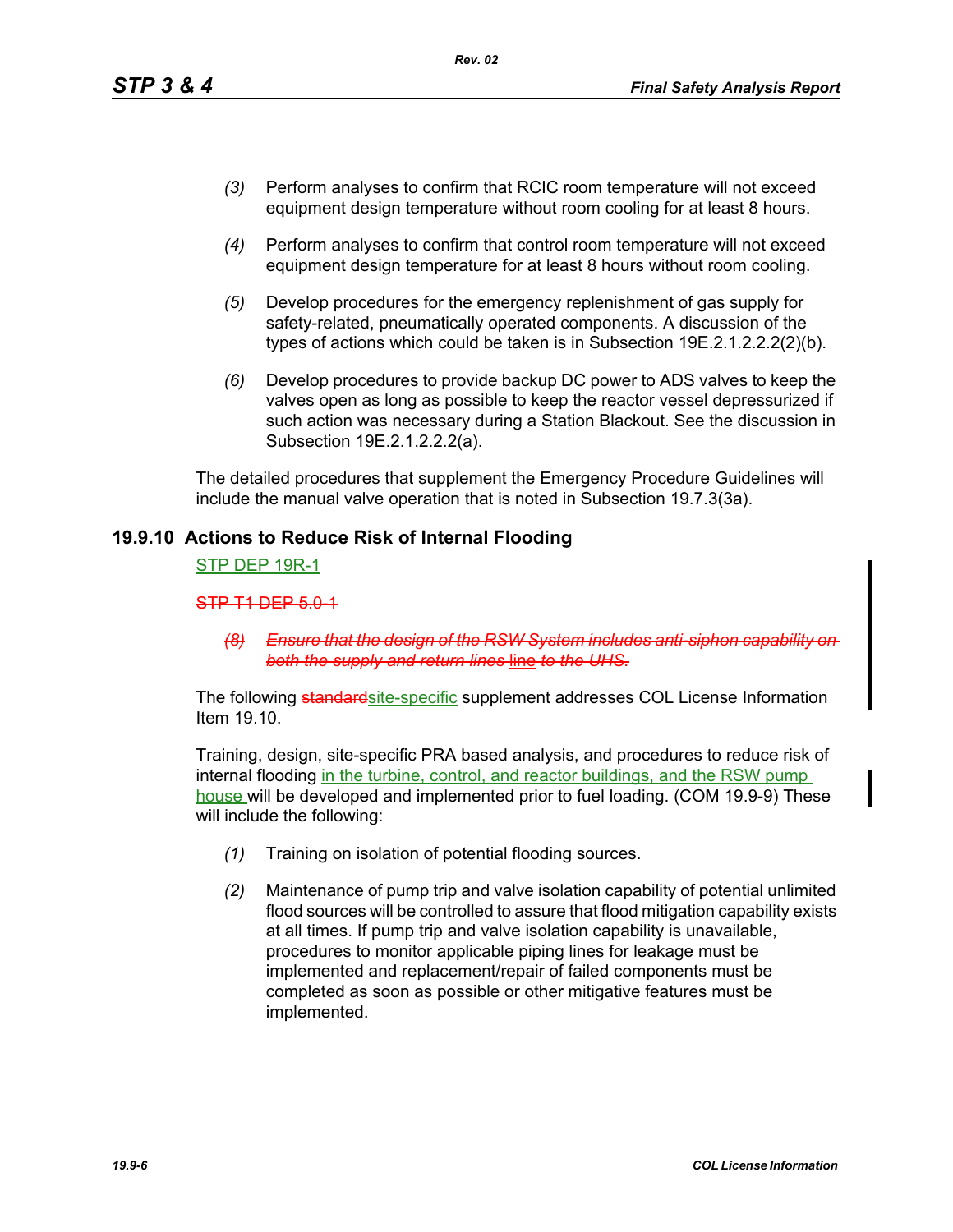- *(3)* Sizing of floor drains must be adequate to accommodate all potential flood rates. In sizing the floor drains, the following considerations must be addressed:
	- *(a)* The maximum volume and flow rate of potential flood sources on each floor must be calculated based on ANSI/ANS 58.2, "Design Basis For Protection Of Light Water Nuclear Power Plants Against The Effects Of Postulated Pipe Rupture."
	- *(b)* The floor drain sizing must be able to drain the highest flow rate in that area without allowing flood buildup to reach installed equipment in another area containing equipment from a different train or division (i.e. less than 200mm).
	- *(c)* The size and number of floor drains will account for the probability of some drains becoming clogged with debris.
- *(4)* Procedures for maintenance of watertight integrity of buildings and rooms especially during shutdown conditions.
- *(5)* Procedure to ensure that if flooding occurs in an ECCS divisional room that the watertight door to the affected room will not be opened until watertight integrity of the remaining ECCS rooms is assured.
- *(6)* Complete a site-specific PRA-based analysis for potential flood sources, the potential for flooding in the UHS pump house, and required mitigation features.
- *(7)* Procedure to open doors or hatches to divert water from safety-related equipment following postulated floods.
- **(8)** Ensure that the design of the RS the supply line to the UHS.
- *(8) (9)* Ensure that seals on radwaste tunnels between buildings are adequate to prevent interbuilding flooding.
- *(9) (10)* Ensure that the RSW pump house is designed to prevent interdivisional flooding, and water in excess of 4000 meters of RSW piping cannot gravity drain to the control building.
- (10) Ensure that the redundant RSW supply side isolation valves shut on receipt of a high-high level indication in the RCW heat exchanger room.

# **19.9.11 Actions to Avoid Loss of Decay Heat Removal and Minimize Shutdown Risk**

The following standard supplement addresses COL License Information Item 19.11.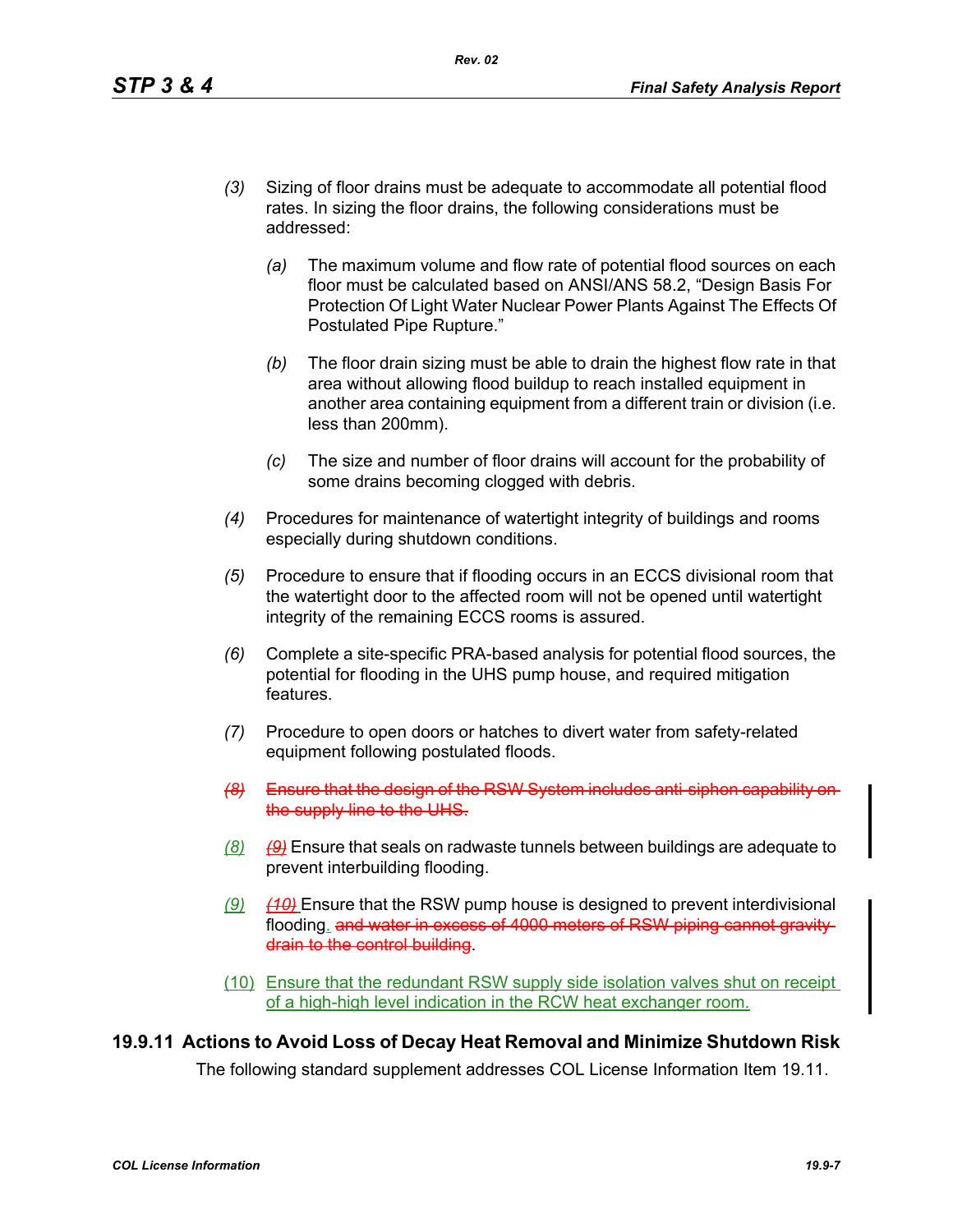Operating procedures to avoid loss of decay heat removal during shutdown condition will be developed and implemented prior to fuel loading. (COM 19.9-10) Procedures will include the following:

*Rev. 02*

- *(1)* Recovery of failed operating RHR System.
- *(2)* Rapid implementation of standby RHR Systems if the initially operating RHR system cannot be restored.
- *(3)* Ensuring that instrumentation associated with the following functions is kept available if the system is not in maintenance:
	- RPV isolation valves,
	- ADS,
	- HPCF,
	- LPFL,
	- RPV water level, pressure, and temperature,
	- RHR System alarms,
	- EDG,
	- Refueling interlock,
	- Flood detection and valve/pump trip circuits.
- *(4)* Use of alternate means of decay heat removal using non-safety grade equipment such as reactor water cleanup, fuel pool cooling, or the main condenser.
- *(5)* Use of alternate means for inventory control using non-safety grade equipment such as AC-independent water addition, CRD pump (i.e., increasing CRD flow), and main feedwater and condensate.
- *(6)* Recovery from loss of offsite power.
- *(7)* Boiling as a means of decay heat removal in Mode 5 with the RPV head removed including available makeup sources.
- *(8)* Conducting suppression pool maintenance, especially as it relates to reduced availability of ECCS suction sources.
- *(9)* Fire/flood watches during periods of degraded safety division physical integrity.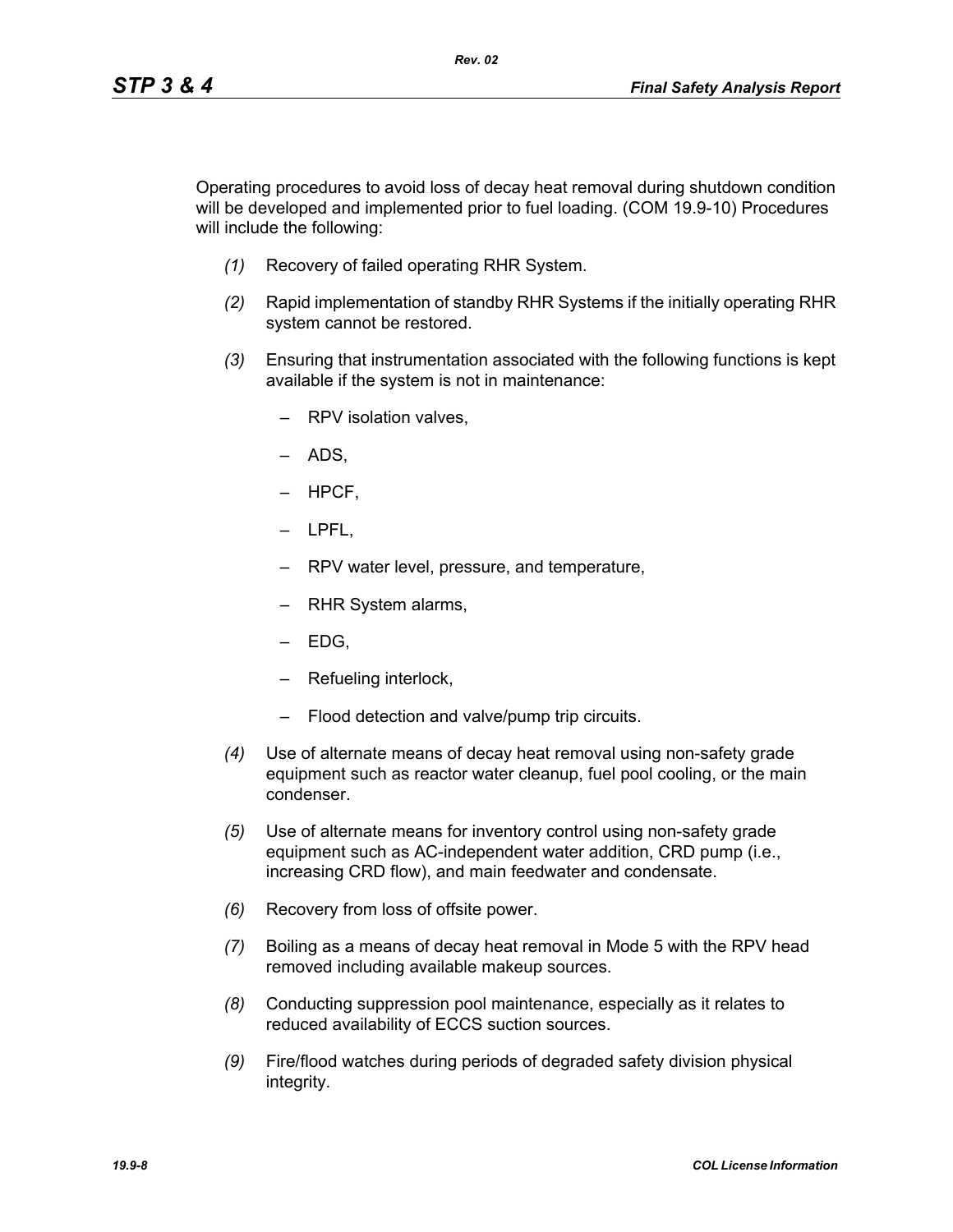- *(10)* Ensuring that at least one division of safety equipment is not in maintenance and its physical barriers are intact at all times.
- *(11)* Fire fighting during shutdown.
- *(12)* Use of remote shutdown panel while the plant is shutdown.

To reduce other risks during shutdown, procedures will include the following:

- *(1)* Firefighting with part of the fire protection system in maintenance,
- *(2)* Outage planning using guidance from NUMARC-91-06,
- *(3)* Use of freeze seals and RIP and CRD replacement.
- *(4)* Verification of correct fuel loading during refueling.
- *(5)* Maintenance of secondary containment during Modes 3 and 4, when necessary.

### **19.9.12 Procedures for Operation of RCIC from Outside the Control Room**

STD DEP T1 2.4-3

*In the PRA fire analysis (Subsection 19M.6.2), credit is taken for operation of RCIC from outside the control room. The COL applicant will develop procedures and conduct training for such RCIC operation.*

*The procedure should be developed along the following lines:*

- *(1) Station operation personnel and provide communication at areas for manual operation of the RCIC suction valves (CST suction and suppression pool suction), RCIC turbine trip and throttle valve, RCIC turbine steam admission valve, outboard steam isolation valve, RPV injection valve, turbine speed control panel, and the Remote Shutdown Panel.*
- *(2) If the RCIC steam isolation valves are closed, open these valves from their MCCs. If necessary, disconnect power to the outboard steamline isolation valve and open it using the valve's manual handwheel.* Manually open the RPV Injection Valve at the local motor control center or by the hand-wheel at the valve if the electrical power is not available.
- *(3) Disconnect or de-energize all control signals to and from the turbine.* Manually close the drain valves from the steam supply to RCIC turbine and turbine drains to the drain tank.
- *(4) Close the turbine trip and throttle valve.* Manually open the turbine steam supply valve at the motor control center or by the hand-wheel at the valve if the electrical power is not available.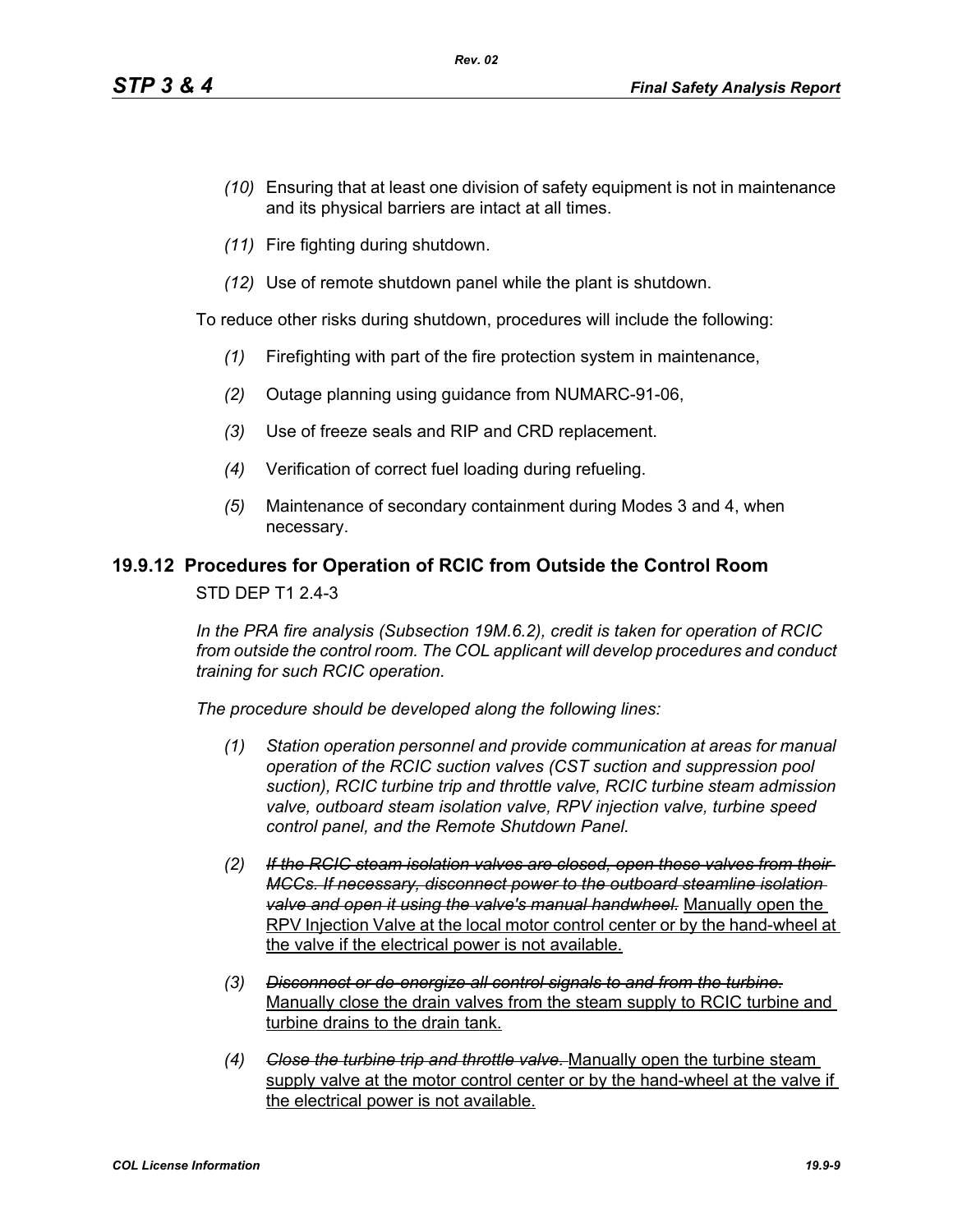- *(5) Disconnect power to the motor-operated suction valve (CST or suppression pool, as required), steam admission valve, and manually open these valves using their handwheels.* If power supply is available, manually start the RCIC room air-handling unit from the motor control center.
- *(6) Use a portable speed sensing instrument to monitor turbine speed.* Start RHR A or B Loop in Suppression Pool Cooling mode from the Remote Shutdown Panel.
- *(7) Manually manipulate the trip and throttle valve and manually open the RPV injection valve using their handwheels. Control injection flow by manipulating the trip and throttle valve and operate the turbine below the overspeed trip value. If the turbine trips on overspeed, reset the trip and throttle valve, and manipulate this valve to operate the turbine.* Monitor RCIC operation at the Remote Shutdown Panel.
- *(8) Monitor RPV water level at the Remote Shutdown System. Maintain RPV water level between Level 3 (low level) and Level 8 (high level).* Manually switch the pump suction valve from CST to the Suppression Pool when CST water level drops below the low level setpoint.
- *(9)* Control reactor water level by switching RCIC into partial flow ON/OFF at the local control panel.
- *(10)* Monitor RPV water level at the Remote Shutdown System. Maintain RPV water level between Level 3 (low level) and Level 8 (high level).

The following standard supplement addresses COL License Information Item 19.12.

The operating procedure and training for the operation of RCIC from outside the control room will be developed and implemented before fuel loading. (COM 19.9-11) The procedures will include the 10 provisions listed above.

# **19.9.13 ECCS Test and Surveillance Intervals**

The following standard supplement addresses COL License Information Item 19.13.

A plan and procedures to identify departures of the test and surveillance intervals assumed in Tables 19D.6-1 through 19D.6-12 will be developed and implemented prior to fuel loading. (COM.19.9-12)

### **19.9.14 Accident Management**

The following standard supplement addresses COL License Information Item 19.14.

The important operator actions will be included in the operating procedures and the training of these procedures will be developed and implemented prior to fuel loading. (COM 19.9-13) The human actions identified will be reviewed so that detailed procedures can be developed and the appropriate training conducted. These procedures will include the following: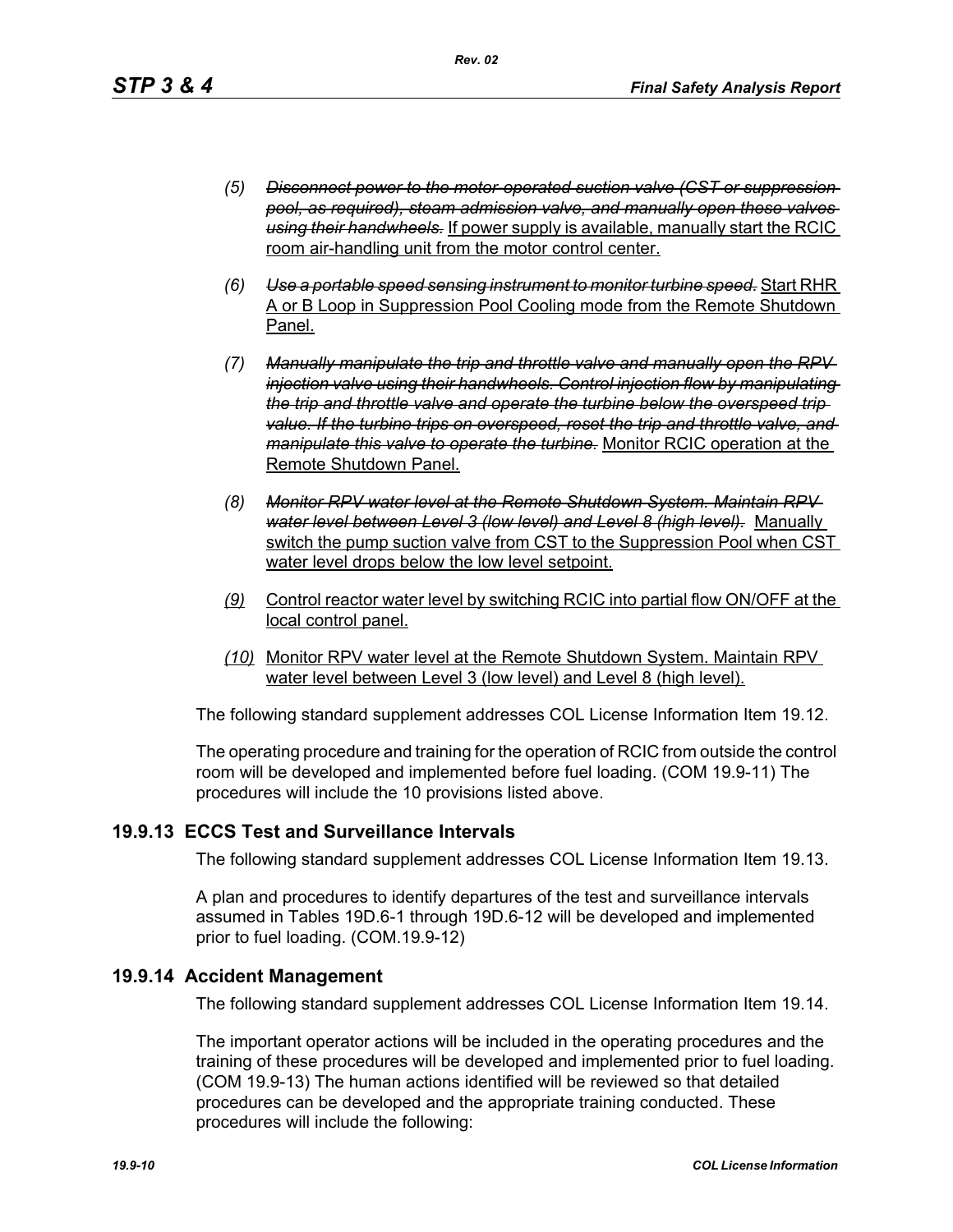- *(1)* Directions and guidance for operation of the Containment Overpressure System (COPS) shutoff valves should be developed. Appropriate care will be taken in the development of these procedures to ensure that the recovery of containment heat removal or containment sprays do not induce late containment structural failure. If a suppression pool water level of at least one meter above the top of the top horizontal connecting vent can be maintained following COPS operation, the Licensee may leave the shutoff valves open until after recovery of Containment Heat Removal since the fission product release will be dominated by the initial noble gas release. In addition, the procedure for closure of the shutoff valves will include steps for the reintroduction of nitrogen into the containment. In developing accident mitigation strategies, the licensee will examine the potential benefits of drywell spray operation if the containment fails in the drywell.
- *(2)* For human actions that are taken that rely on instrumentation that may be operating outside of the qualification range, the expected performance of the instrumentation will be determined and additional guidance provided to the operator if needed.
- *(3)* Accident management strategies will consider the potential for recriticality during the recovery. A possible strategy could be a caution for the operators and/or technical support staff to monitor the power level (perhaps indirectly via the rate of containment pressurization) and enter ATWS procedures as necessary.

# **19.9.15 Manual Operation of MOVs**

The following standard supplement addresses COL License Information Item 19.15.

A procedure to operate motor operated valves manually will be developed and implemented prior to fuel loading. (COM 19.9-14)

# **19.9.16 High Pressure Core Flooder Discharge Valve**

The following standard supplement addresses COL License Information Item 19.16.

A procedure to verify that the HPCF discharge valve is in the locked-open position will be developed and implemented prior to fuel loading. (COM 19.9-15)

# **19.9.17 Capability of Containment Isolation Valves**

The following standard supplement addresses COL License Information Item 19.17.

The stresses of the containment isolation valves will be demonstrated not to exceed ASME Section III service level C limits, and the ultimate pressure capability of the containment isolation valves will be demonstrated to be greater than 1.03 Mpa prior to fuel loading. (COM 19.9-16) The FSAR will be updated in accordance with 10 CFR 50.71(e) based upon the results of this analysis.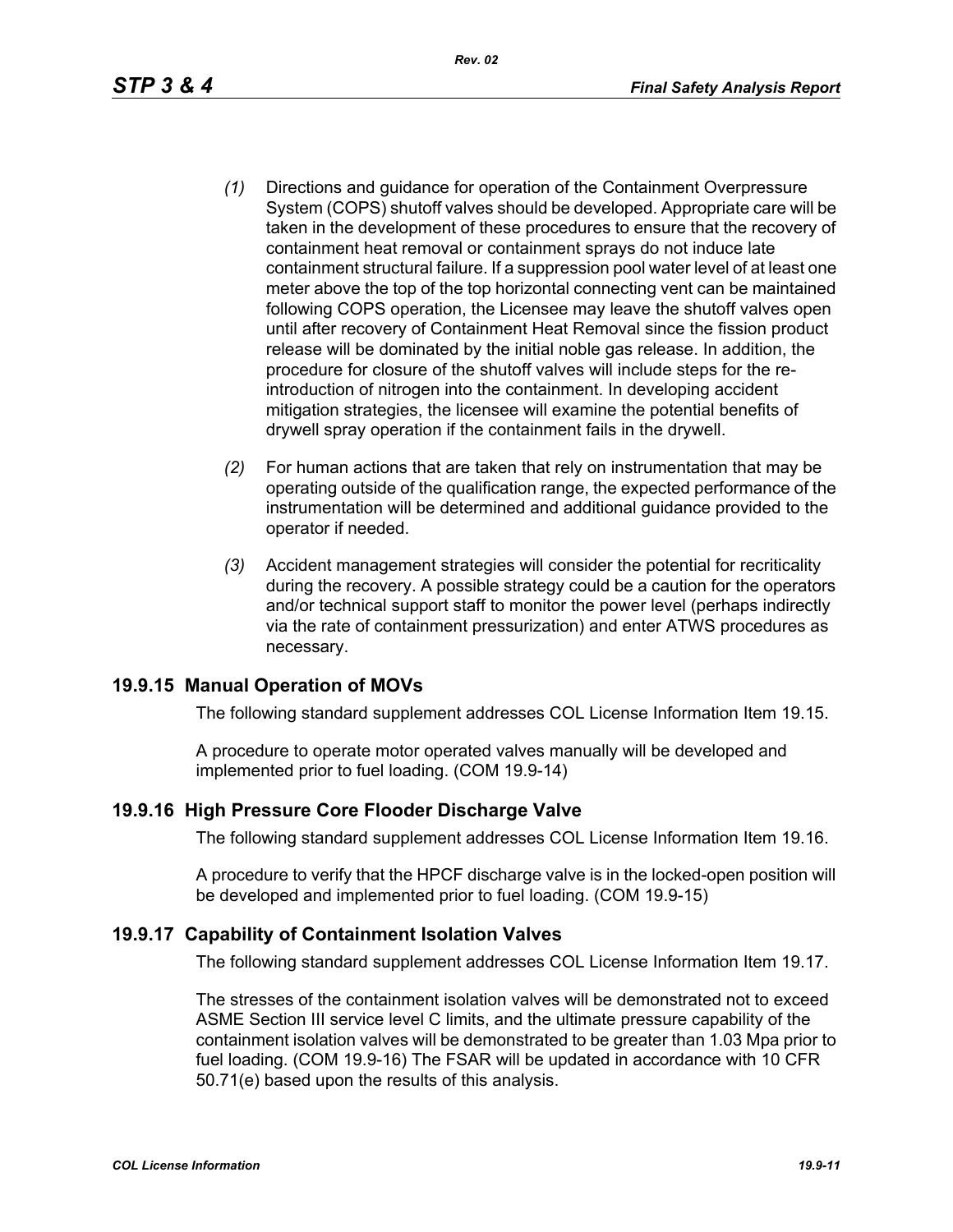$\mathbf I$ 

### **19.9.18 Procedure to Insure Sample Lines and Drywell Purge Lines Remain Closed During Operation**

The following standard supplement addresses COL License Information Item 19.18.

Operating procedures and administrative controls to ensure that drywell purge and sample line valves are normally sealed and that the purge valves have motive power to the valve operators removed will be developed and implemented prior to fuel loading. (COM 19.9-17)

### **19.9.19 Procedures for Combustion Turbine Generator to Supply Power to Condensate and Condensate Booster Pumps**

The following standard supplement addresses COL License Information Item 19.19.

Operating procedures to manual transfer the Combustion Turbine Generator (CTG) power to the condensate and condensate booster pumps and its support systems will be developed and implemented prior to fuel loading. (COM 19.9-18)

# **19.9.20 Actions to Assure Reliability of Supporting RCW and RSW Systems**

The following standard supplement addresses COL License Information Item 19.19a.

Operating procedures to swap RCW and RSW operating pumps and heat exchangers at least once every month will be developed and implemented prior to fuel loading. (COM 19.9-19)

# **19.9.21 Housing of ACIWA Equipment**

The following standard supplement addresses COL License Information Item 19.19b.

The capability of the building housing the ACIWA equipment to withstand site-specific seismic events, flooding, and other site-specific external events will be confirmed and will be included in the plant-specific PRA prior to fuel loading in accordance with 10 CFR 50.71(h)(1). (COM 19.9-20)

# **19.9.22 Procedures to Assure SRV Operability During Station Blackout**

The following standard supplement addresses COL License Information Item 19.19c.

Operating procedures to align stored nitrogen bottles for SRVs will be developed and implemented prior to fuel loading. (COM 19.9-21)

# **19.9.23 Procedures for Ensuring Integrity of Freeze Seals**

The following standard supplement addresses COL License Information Item 19.19d.

The procedures to use and administratively control freeze seals will be developed and implemented prior to fuel loading. (COM 19.9-22) Procedures will ensure the integrity of the temporary boundary when freeze seals are used. Mitigative measures will be identified in advance, and appropriate back-up systems will be made available to minimize the effects of a loss of coolant inventory (See Subsection 19Q.8).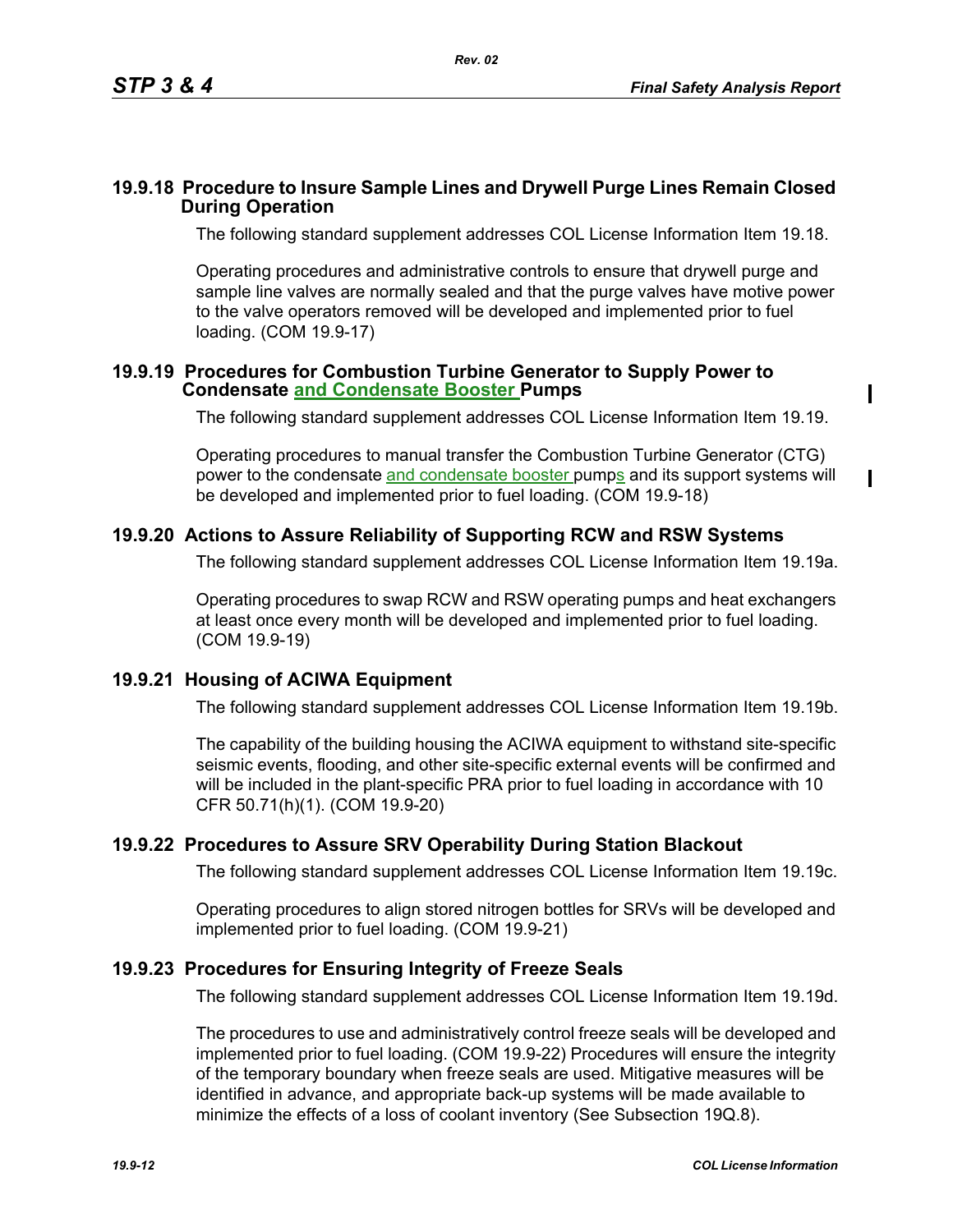### **19.9.24 Procedures for Controlling Combustibles During Shutdown**

The following standard supplement addresses COL License Information Item 19.19e.

Administrative procedures to control combustibles and ignition sources will be developed and implemented prior to fuel loading. (COM 19.9-23)

### **19.9.25 Outage Planning and Control**

The following standard supplement addresses COL License Information Item 19.19f.

An outage planning and control program that is consistent with NUMARC 91-06 requirements will be developed and implemented before fuel loading. (COM.19.9-24)

### **19.9.26 Reactor Service Water Systems Definition**

The following site-specific supplement addresses COL License Information Item 19.19g and accounts for departure STP DEP 9.2-5.

The STP site-specific applicant review of RSW and UHS design configurations and performance capabilities against those assumed and modeled in Subsection 19D.6.4.2 have been completed and the impact of any differences on the ABWR PRA results has been assessed. The overall results of the evaluation are bounded by the conclusions of the standard ABWR SSAR.19.3.1.5 Results in Perspective. The net impact of the STP-specific design shows a net decrease in risk as compared to the standard ABWR PRA.

### **19.9.27 Capability of Vacuum Breaker**

The following standard supplement addresses COL License Information Item 19.19h.

The capability of the vacuum breaker seating material will be demonstrated to withstand the temperature profiles associated with the equipment survivability requirements specified in Subsection 19E.2.1.2.3 prior to fuel loading. (COM 19.9-25) The FSAR will be updated in accordance with 10 CFR 50.71(e) to reflect the results of this demonstration.

### **19.9.28 Capability of the Containment Atmospheric Monitoring System**

The following standard supplement addresses COL License Information Item 19.19i.

The CAM System that can be exposed to containment pressure will be demonstrated to withstand the loading associated with the equipment survivability requirements specified in Subsection 19E.2.1.2.3 prior to fuel loading. (COM 19.9-26) The FSAR will be updated in accordance with 10 CFR 50.71(e) to reflect the results of this demonstration.

### **19.9.29 Plant Specific Safety-Related Issues and Vendors Operating Guidance**

The following standard supplement addresses COL License Information Item 19.19j.